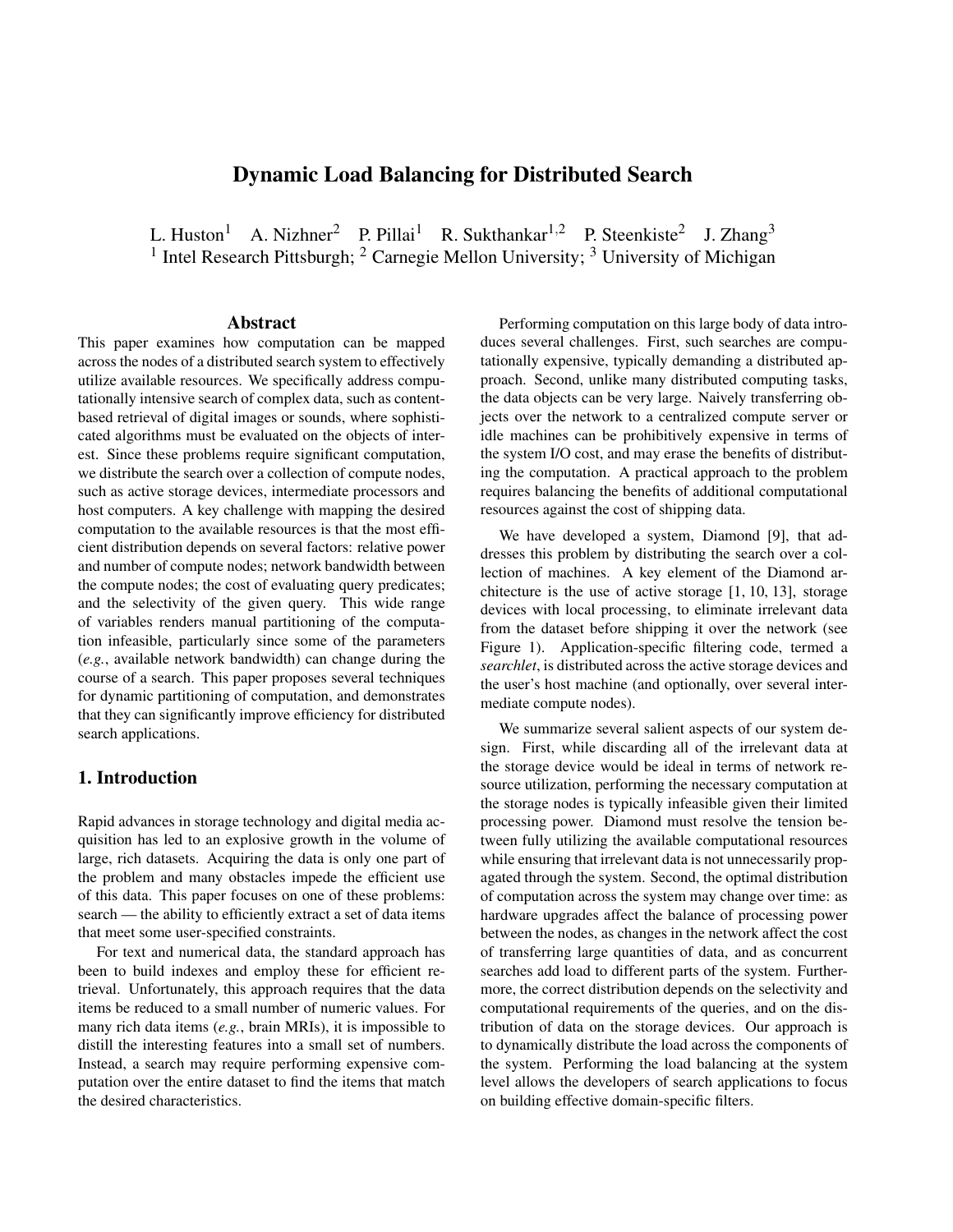

Active Storage Devices

Figure 1: Distributed search

This paper proposes several techniques that exploit search characteristics to perform dynamic load balancing. These algorithms accommodate for variations in processing capacity, network bandwidth, storage capacity and heterogeneity of active storage components. Our experiments demonstrate that these techniques significantly improve search efficiency across a variety of system and query configurations.

This paper is organized as follows. Section 2 presents an overview of our system and discusses some related work. Section 3 describes our algorithms for dynamic load balancing. Section 4 presents experimental results. Section 5 concludes the paper.

## **2. Distributed Search**

This section summarizes our system architecture for distributed search (see Figure 1). The user formulates a query using a domain-specific application on the host system. The application translates this query into a searchlet that the storage devices and compute nodes use to determine whether a particular data element matches the query. The searchlet is thus a proxy of the application that encapsulates the domain-specific knowledge necessary to perform the search task.

A searchlet consists of a set of machine-executable tasks

(*filters*) and associated configuration state, such as filter parameters and dependencies between filters. For example, a searchlet to retrieve portraits of people in dark business suits might contain two filters: a color histogram filter that finds dark regions and a detector that locates human faces. Each filter's return value indicates whether the given object should be discarded, in which case the searchlet evaluation is terminated for the current object. Objects that pass through all of the filters are sent to the domain application for further processing.

A filter can pass state to another filter by adding attributes to a temporary copy of the data element being searched; these attributes can be read by any subsequent filter. For example, in a content-based image retrieval application, an earlier filter could preprocess the image to generate intermediate representations, such as color histograms, for use by later filters. These attributes can be very large, often larger than the original image and can impact the cost of sending the partially-processed object over the network. The Diamond runtime optimizes the order of filter execution based on measured rejection rates and execution times while ensuring that any partial ordering constraints imposed by the application are satisfied [9].

Diamond exploits several characteristics of the search task to minimize the problems associated with distributed computation. First, it assumes that data can be indepen-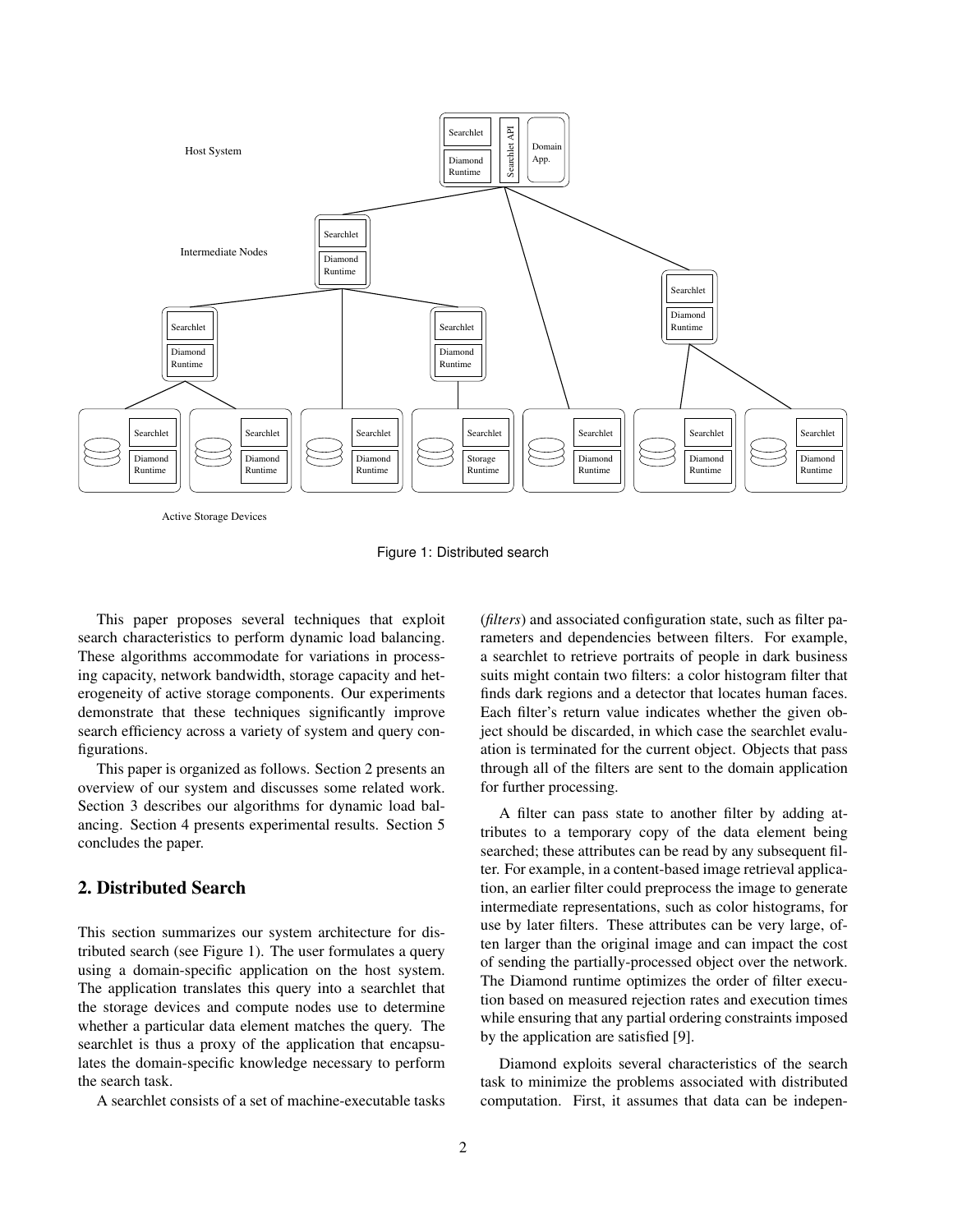dently processed in smaller units, termed objects (*e.g.*, individual images in a image retrieval system or segments of a movie). Second, search tasks typically permit stored objects to be examined in any order. This order-independence offers several benefits: easy parallelization within and across storage devices, significant flexibility in scheduling data reads, and simplified migration of computation. Third, most search tasks do not require maintaining state between objects. Finally, search tasks only require read access to data, allowing the system to avoid locking complexities and to simplify security issues.

Databases address a similar issue with query planning. Before a query is performed, the query planner maps a query to the available resources to get the best performance. This approach has several limitations for our problem, primarily in that it assumes perfect knowledge of resource availability at the planning stage. Our queries may run for long periods and as a result, the system must handle the case where available resources (*e.g.*, network bandwidth) may change during the execution of the search. Another limitation of the planning approach, is that the planner needs good *a priori* estimates for the cost of evaluating each filter as well as its selectivity. Unlike a typical database, our queries are difficult to predict in advance because the system can run arbitrary application code and the selectivity of a predicate can vary widely based on the parameter settings as well as the data being searched.

Several systems explore the problem of dynamically adapting the distribution of computation over a set of processors. Coign [7] profiles running programs and allocates components to machines so as to minimize communications cost. River [3] handles adaptive dataflow control generically in the presence of failures and heterogeneous hardware resources. Eddies [4] adaptively reshapes dataflow graphs to maximize performance by monitoring the rates at which data is produced and consumed at nodes. River and Eddies differ from our approach in that they work with small data elements and are primarily concerned with efficient usage of computational resources not with minimizing the cost of moving data across machine boundaries. Abacus [2] automatically moves computation between hosts or storage devices in a cluster based on performance and system load. Abacus tries to tackle a more general distributed computing problem while we focus specifically on search and exploit the characteristics of the search domain.

## **3. Dynamic Load Balancing**

As described above, the search task (encapsulated by a searchlet) consists of a series of filters that is evaluated on each stored object. To achieve the best performance we want to efficiently distribute the processing of the filters across the set of available processors. One can view the path from a data source (storage node) to the data sink (the host) as a pipeline of processing stages separated by queues. Our goal is to dynamically adjust the processing performed at each stage so as to maximize system utilization and data throughput. In this section we introduce our dynamic load balancing algorithm in three steps. We first focus on a single processor and show how it can minimize the amount of data it forwards. Next we present the load balancing algorithm for a complete storage-to-host processor pipeline, and finally we present algorithms to handle heterogeneous configurations.

## **3.1. Mapping Search Filters to Processors**

We first consider the problem of mapping filters to available compute nodes. In our model, an object passes through a chain of processors on its way to the host. Each processor tests the object against one or more filters, discarding it on failure. An important goal is to find an assignment of filters to processors that minimizes inter-processor network traffic. This is worthwhile for two reasons: (1) in many WAN configurations, the network may be the bottleneck; (2) even for searches that are CPU-bound, reducing network traffic can significantly reduce CPU load [5, 6, 12].

#### **3.1.1 Bypass-based evaluation**

We abstract the problem as follows. At each node, we define  $β$  to be the fraction of the arriving work that should be performed locally. This work consists of a set of filters  ${F_i}$ , that still need to be applied to a given object. We assume the execution order of the filters is fixed and given by the sequence  $F_0, F_1, \ldots, F_{n-1}$ . Clearly, there are multiple ways to achieve a desired β. Two simple examples are dividing the data into disjoint subsets, each of which is handled by particular compute nodes (data partitioning), or assigning specific filters to nodes (filter partitioning).

To more precisely specify the filters that a node will execute, we define the *bypass fraction*  $b_i$  of filter  $F_i$  as the average fraction of objects that are locally evaluated by *F<sup>i</sup>* , as shown in Figure 2. Using this terminology, data partitioning is expressed via bypass assignments of the form  $b_0 = \beta$ ,  $b_1 = \cdots = b_{n-1} = 1$ , while filter partitioning will correspond to  $b_0 = 1, \dots, b_j = 1, b_{j+1} = 0, \dots, b_{n-1} = 0.$ The run-time simply interprets  $b_i$  as a probability — when any object reaches filter  $F_i$ , it has a random chance,  $1 - b_i$ , of being immediately sent to the next compute node in the chain without further local evaluation.

We now present our partitioning algorithm for selecting the appropriate filters to run locally, while minimizing the data transferred. Details are in our technical report [11].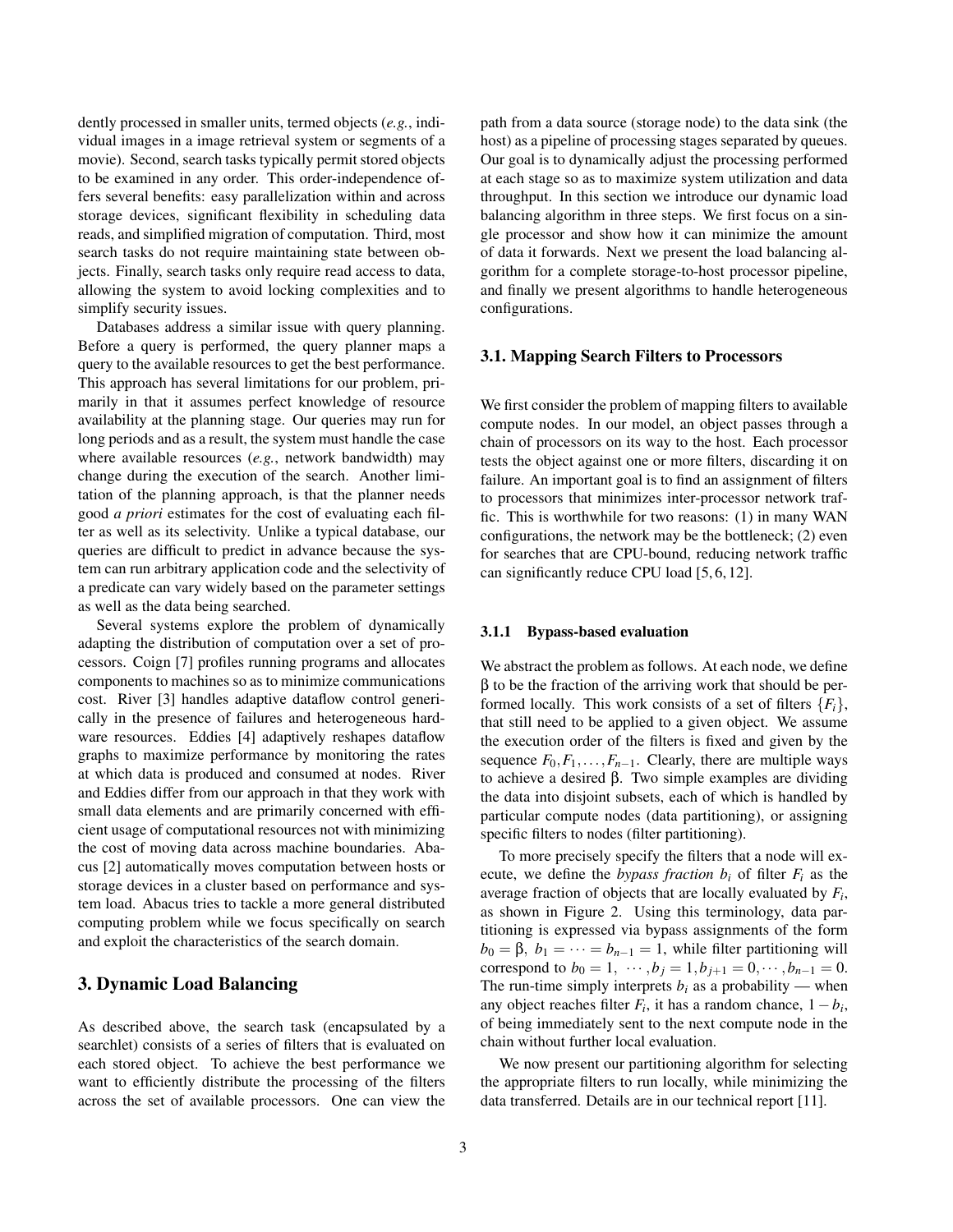

Figure 2: Bypass-based evaluation

#### **3.1.2 Assigning bypass fractions**

Let  $c_i$  be the average running time of filter  $F_i$ , and let the *conditional pass rate p<sup>i</sup>* represent the fraction of objects evaluated by  $F_i$  that pass filter  $F_i$ . The average CPU time needed to evaluate all filters on each object is given by

$$
C=\sum_{i=0}^{n-1}p_0\cdots p_{i-1}c_i.
$$

The CPU time spent locally on the average object under the bypass assignment  $b = (b_0, \ldots, b_{n-1})$  is given by

$$
C(b) = \sum_{i=0}^{n-1} p_0 \cdots p_{i-1} b_0 \cdots b_i c_i.
$$

Thus a bypass assignment satisfying a computation partitioning of β is one such that  $C(b) = \beta C$ .

We define the *efficiency* of a filter as the decrease in the average bytes transmitted per unit computation; efficiency is affected by the filter's selectivity as well as the average amount of meta-data added by the filter. Efficiency can be used to compute bypass assignments. Intuitively, one can see that for a desired β, we want to set the bypass assignments to include the filters with the highest efficiency.

Let us first focus on a simple case where filters can be executed in any order. If the filters are ordered in decreasing efficiency, the most effective bypass assignment, for a given  $β$ , will execute as many of the early filters as possible [11]. To achieve this assignment, we define a partitioning scheme (termed Aggressive) that for each object always executes the first *k* filters locally, the next filter  $(F_{k+1})$  locally a fraction of the time, and never executes the remaining filters locally. This corresponds to a bypass assignment of  $b_i = 1$ for  $i \leq k$ ,  $b_i = 0$  for  $i > k+1$ , and  $b_{k+1}$  such that  $C(b) = \beta C$ . Figure 3 shows the relationship between β and the outgoing network traffic. The slopes of the line segments correspond to filter efficiencies. Note that increasing β reduces the average number of bytes per object sent downstream.

### **3.1.3 Filter clustering**

In practice it is not possible to execute the filters in any order, since some filters may depend on other filters. Moreover, some filters can add meta-data to the object possibly



Figure 3: β vs. average bytes transferred for the ideal Aggressive scheme



Figure 4: β vs. average bytes transferred for a typical Aggressive scheme

resulting in a negative efficiency. As a result we cannot always execute the most efficient filters first. The solid line in Figure 4 shows an example of what the Aggressive algorithm can achieve in this case; filter dependencies prevent us from moving  $F_2$  before  $F_1$ . Note that in this case, increasing β does not necessarily decrease the network traffic.

Even if we cannot arbitrarily order filters, we can still apply the Aggressive scheme to minimize the outgoing network data by grouping adjacent filters to create a cluster. The Aggressive algorithm treats clusters as atomic units (if the first filter in the cluster is locally evaluated, the remaining filters in that cluster must also be executed locally). This clustering employs a simple agglomerative scheme where any adjacent filters that are not in order of decreasing efficiency are combined. The effect of combining two such filters is illustrated by the dashed line in Figure 4.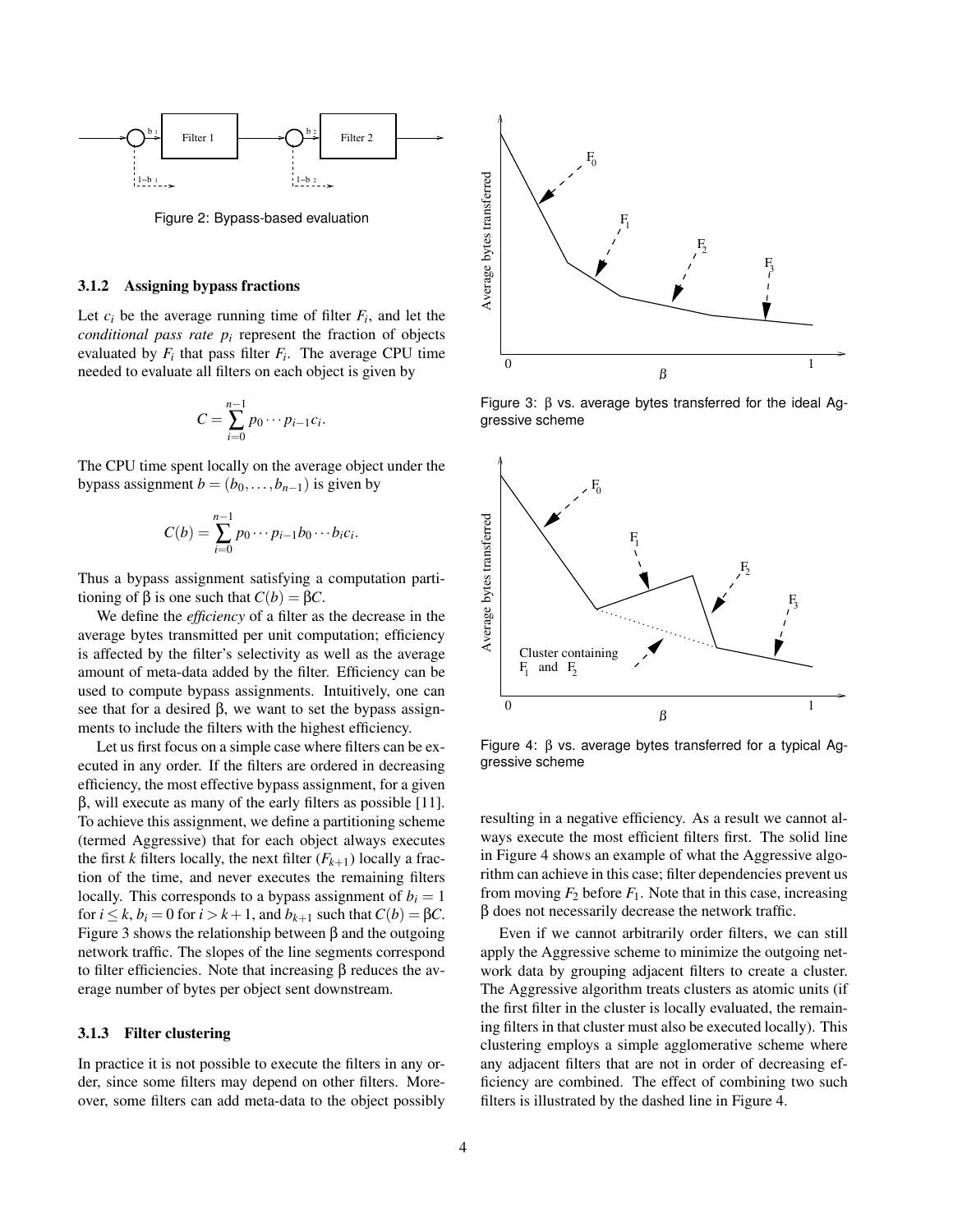We implement and compare the following partitioning schemes:

- **Simple:** the data partitioning scheme introduced in Section 3.1.1. This scheme is equivalent to collapsing all of the filters into a single atomic unit.
- **Greedy:** an application of Aggressive without clustering.
- **Hybrid:** an application of Aggressive with clustering as described above.

#### **3.2. Load balancing across a compute pipeline**

To perform load balancing, each of the compute nodes should determine the fraction of computation that should be performed locally. For CPU-bound scenarios, an effective partitioning should keep all of the compute nodes continuously busy for the duration of the search, such that the nodes finish their tasks simultaneously. Given complete and accurate knowledge of processing rates at all nodes, objects stored on each active storage device, and the network bandwidths, one could determine the allocation of processing that minimizes search time. Unfortunately, such an analytical approach is likely to fail in practice due to variability in system behavior and the unpredictable impact of concurrent searches. Therefore, we advocate schemes that adapt each compute node's behavior. The challenge is for the compute nodes to find an effective partitioning based solely upon local observations.

We describe two methods for load balancing. The first, termed "queue adaptation", makes simple per-object decisions on when to queue an object. The idea is that each compute node should check its output queue after evaluating a filter (or cluster of filters). If the number of items in the queue drops below a specified threshold, the current (partially processed) object is enqueued. Thus, without explicitly calculating a β value, the given compute node automatically matches its processing to the observed drain rate on the output queue by delegating work to downstream nodes as necessary. A potential drawback is that the network traffic generated by this method may be higher than that using an explicit bypass assignment. Nevertheless, as shown in Section 4.2, this simple adaptive scheme is quite competitive for real-world tasks.

The beta estimation method monitors the enqueue rate on the input queue  $(e_1)$  and the drain rate of the output queue  $(d_2)$ . Here we focus on the case where there is a single input and output queue; the more general case is discussed in the next section. Based on the observed rates (see Figure 5) this method adjusts  $β$  to match local processing to the drain rate of the output queue. However, when the input queue is the bottleneck (*e.g.*, a disk-bound case), we conserve network bandwidth by increasing local computation.



Figure 5: Beta Estimation

To achieve this goal, we independently compute an input and an output value for  $\beta$  based on the state of the upstream and downstream queues. The maximum  $\beta$  is used. As a secondary objective, we try to avoid overfull and underfull queues by driving the number of items in the queue,  $x_1$  and  $x_2$ , toward specified target values,  $k_1$  and  $k_2$ . The algorithm is summarized by:

$$
d_1 = e_1 + \frac{x_1 - k_1}{\Delta t}
$$
  
\n
$$
e_2 = d_2 - \frac{x_2 - k_2}{\Delta t}
$$
  
\n
$$
\beta_1 = \frac{P}{d_1}
$$
  
\n
$$
\beta_2 = \frac{1}{\frac{e_2}{P} + 1}
$$
  
\n
$$
\beta = \max(\beta_1, \beta_2).
$$

#### **3.3. Heterogeneous Devices**

As stated earlier, our goal is to finish processing all of the objects at the same time. To achieve this goal, downstream compute nodes should provide a disproportionate share of their compute resource to assist slower upstream compute nodes. Although the above discussion assumes a single aggregate input queue, each node actually maintains a separate queue for each upstream path and computes  $β$  values using the aggregate statistics.

To determine how we service the multiple input queues, we employ a credit-based mechanism. Each input queue, *i*, corresponds to a different upstream branch, and is alloted a certain number of credits, *d<sup>i</sup>* , representing its share of processing. Objects are dequeued from the input stream with the highest credit count, which is decremented proportional to the processing time consumed by the object. The system is work conserving: if the particular queue selected is empty, the system simply continues with the next best one. Each credit count is replenished by the corresponding  $d_i$  value when no non-empty queues have a positive credit balance.

To aid in assigning credits, each upstream node periodically provides statistics about the number of remaining objects that it must process and its current processing rate. The given node uses this information to estimate each upstream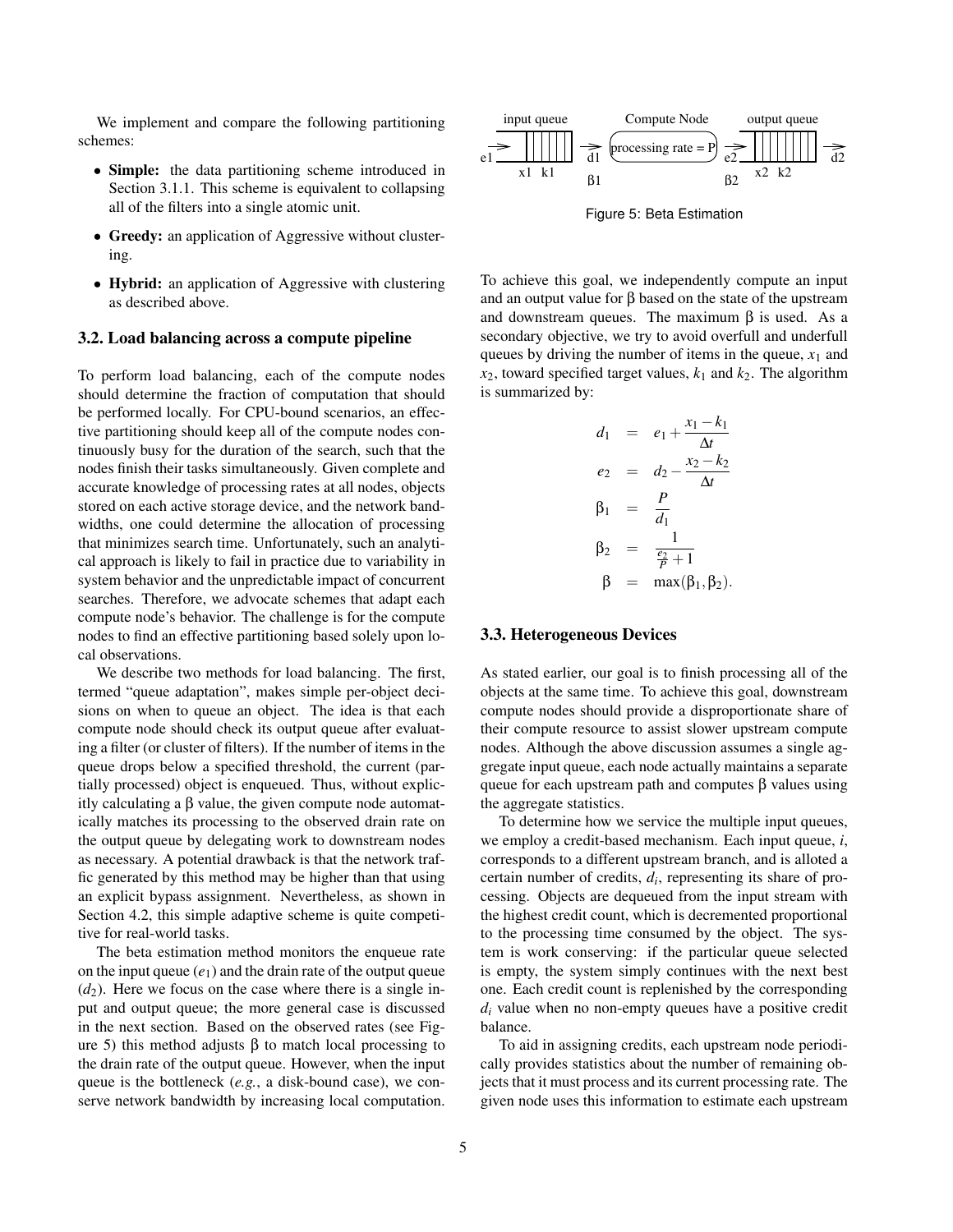node's time-to-completion and allocates credits according to one of the two schemes described below.

The first scheme (termed "proportional allocation") finds the earliest completion time among all upstream nodes. Each upstream node is assigned credits proportional to the difference between its expected completion time and this minimum. The second scheme (termed "greedy allocation") finds the latest completion time among all upstream nodes and assigns it *C* credits. All of the other upstream nodes are assigned a single credit.

## **4. Experimental Evaluation**

Diamond is implemented on Linux as user-level code with multiple threads. The host runtime is implemented as a library that links against the domain application. The storage runtime is implemented as a multi-threaded daemon running on the storage devices and the intermediate nodes. Background threads are used to read data objects to reduce I/O stalls. Network communication is implemented using sockets over TCP.

The storage devices and intermediate nodes are implemented using rack-mounted computers  $(1.2 \text{ GHz Intel}^{R})$ Pentium $\stackrel{(B)}{0}$  III processors, 512 MB RAM and 73 GB SCSI disks), connected via a 1 Gbps Ethernet switch. The host system contains a 3.06 GHz Intel<sup>(R)</sup> Pentium<sup>(R)</sup> XeonTMprocessor, 2 GB RAM, and a 120 GB IDE disk. The host is connected via Ethernet to the storage platforms. We vary the link speed between 1 Gbps and 10 Mbps depending on the experiment. Some experiments require us to emulate slower active storage devices; this is done by running a real-time task that consumes a fixed percentage of the CPU.

Our search task was content-based image retrieval on a large, non-indexed collection of digital photos. Table 1 summarizes two queries generated using using a contentbased image retrieval application (SnapFind [8]) that were used to evaluate our algorithms. Each of the storage devices was allocated 5,000 images (1.6 GB). As the number of storage devices increased, so did the total number of images involved in a search. For each experiment we performed 3 runs of each test, and reported the mean value. We chose the size of our data set to be large enough to avoid startup transients but manageable enough to enable the variety of experiments described below.

### **4.1. Impact of Partitioning Schemes**

The first experiments examine how the three algorithms described in Section 3.1 affect the amount of data transmitted on the network. This experiment employs a single storage device directly connected to the host. We run several experiments with different fixed values for β and measure the

| <b>Duery</b> | Description                               |
|--------------|-------------------------------------------|
| Flower Pot   | Looks for images that contain flower      |
|              | pots by searching for multiple color dis- |
|              | tributions; terra-cotta for the pots, and |
|              | red and green patches for the plants.     |
| Lawn.        | Find images of lawns through color and    |
|              | texture filters.                          |

Table 1: Test queries



Figure 6: Bytes transferred for flower query.

network usage. Figures 6 and 7 show the results for the "Flower Pot" and the "Lawn" queries.

The results show that the Hybrid algorithm minimizes the bytes transferred for both queries. In the "Flower Pot" query, the Hybrid and Simple algorithms are equivalent and minimize the bytes transferred for all settings of β. In the "Lawn" query, Hybrid is better than the other algorithms over large ranges of β. This validates our belief that the Hybrid scheme minimizes network usage for a target β; thus, we employ Hybrid for all of the remaining experiments.

#### **4.2. Impact of CPU Load Balancing**

The next set of experiments evaluate the adaptive CPU load balancing algorithms on system configurations with varying numbers of storage devices, network bandwidth and processor speeds, as shown in Table 2. For each configuration, we first generate a baseline measurement (for each query) by exhaustively searching for a fixed β that minimizes search time. This baseline is the best CPU load balancing using a static  $\beta$  for the given query and system configuration.

Figures 8 and 9 show the performance of the queuebased and the β-estimation load balancing algorithms relative to their respective baselines. As a comparison we also give two additional results: (1) where all of the computation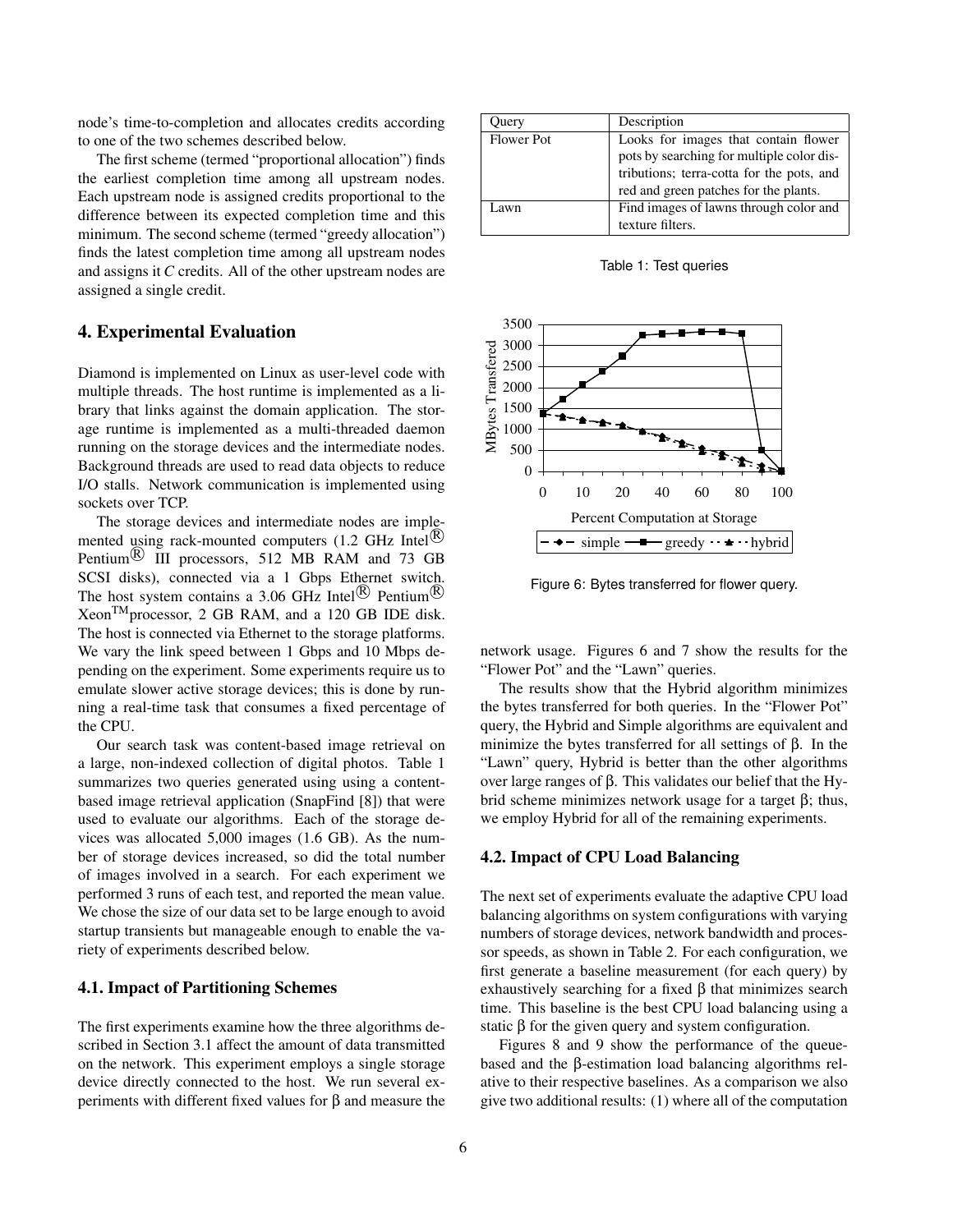

Figure 7: Bytes transferred for lawn query.

| Name   | <b>Network</b> | Number of | Processor |
|--------|----------------|-----------|-----------|
|        | Speed          | Devices   | Speed     |
| 4-slow | 10 Mbps        |           | 25%       |
| 4-fast | 1 Gbps         |           | 100%      |
| 8-slow | 10 Mbps        | 8         | 25%       |
| 8-fast | 1 Gbps         | 8         | 25%       |

Table 2: System configurations

occurs at the host; (2) where all of the computation occurs at the active storage device.

These results show that both of the adaptive techniques perform well, particularly since they are fully automated and require no *a priori* knowledge. The β estimation is within 6% of the baseline while the queue-based approach has slightly longer runtimes (primarily due to transferring more data on the network). Our experiments confirm that adaptive approaches work well without making assumptions about the hardware configuration or tuning for specific queries.

#### **4.3. Heterogeneous Configurations**

This experiment evaluates the two algorithms for coping with heterogeneity in compute node processing power (described in Section 3.3). We evaluate the algorithms using two different configurations. In both cases we use four storage devices connected to the host computer via 1 Gbps Ethernet. The first configuration uses the"Lawn" query and the four storage devices are configured with the following relative speeds: CPU1 runs at 75%; CPU2 and CPU3 run at 50%; and CPU4 runs at 25%. The second configuration uses the"Flower Pot" query and the four storage devices are configured with the following relative speeds: CPU1 runs at 75%; CPU2 runs at 50%; and CPU3 and CPU4 run at 25%.



Figure 8: Dynamic CPU Partitioning for lawn query.



Figure 9: Dynamic CPU Partitioning for flower query.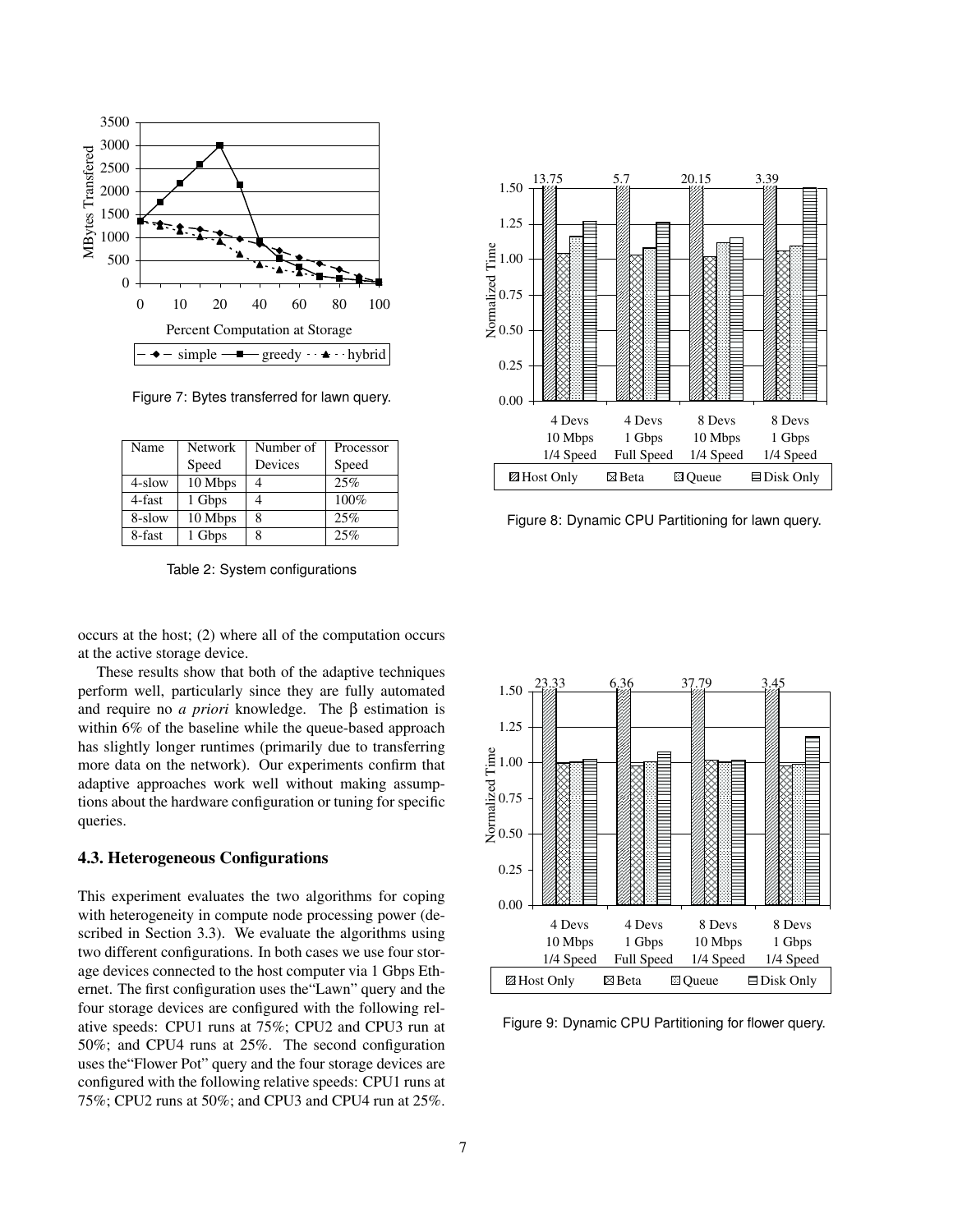

Figure 10: Heterogeneous adaptation for configuration 1

We evaluate the following three cases: (1) uniform, nonadaptive, credit allocation among the different devices; (2) greedy credit algorithm; (3) proportional credit allocation. Figure 10 and Figure 11 show the time for each node to finish processing its data, as well as the total search time (determined by the progress of the slowest node).

For the uniform credit allocation, we observe that there is a large difference between the completion times of the fastest and slowest nodes, leading to a longer total search time. Using either of the adaptive credit allocation schemes reduces the total search time by disproportionately allocating the host's compute resources to aid the slowest nodes. We observe no significant difference between Greedy and Proportional on these experiments. For the second configuration, the decrease in total run time is not as significant as the first configuration because the single host can not offer enough additional compute resources to offset the impact of the two slow disks. We expect to see larger improvements as the performance disparity between the host and the storage devices is increased.

## **4.4. Multi-Level Hierarchies**

These experiments explore the performance of the adaptive schemes as intermediate compute nodes are added to the system. Our initial setup consists of 8 storage nodes, each running at 25% speed, connected to the host via a 10Mbps network, executing the "Flower Pot" query. This corresponds to running queries from a remote host over a WAN. We then examine the improvement achieved by adding two 100% speed intermediate compute nodes, each connected via 1Gbps network to four storage devices and 10Mbps to the host. These correspond to additional local processing available at the data center.



Figure 11: Heterogeneous adaptation for configuration 2

| Configuration              | Time(s) |
|----------------------------|---------|
| No Intermediate            | 1067    |
| Intermediate with          | 691     |
| <b>Dynamic Adaptation</b>  |         |
| Intermediate with          | 768     |
| <b>Static Partitioning</b> |         |

Table 3: Multi-level configurations

We conduct two experiments: (1) dynamic adaptation using β estimation load balancing for the intermediate nodes; (2) applying a static β calculated from relative processor speeds. Table 3 shows that, while both schemes reduce the total search time, the dynamic adaptation using β estimation outperforms the static scheme. We hypothesize that the static scheme performs less well because relative processor speeds do not account for the CPU overhead involved in networking and disk I/O.

## **4.5. Adapting to Dynamic Conditions**

This experiment examines how well the Diamond system reacts to dynamic configurations. First, we execute the "Flower Pot" query on four storage nodes (CPU1–CPU4), without intermediate nodes. After 30 seconds (while the first query is still running), we initiate a concurrent search using the "Lawn" query from a different host computer on a subset of the storage nodes (CPU1, CPU2). In this experiment, Diamond uses β estimation for load balancing and the proportional credit allocation to handle heterogeneous environments.

On CPU1 and CPU2 we observe that β decreases for the first search and increases for the second. Both of these val-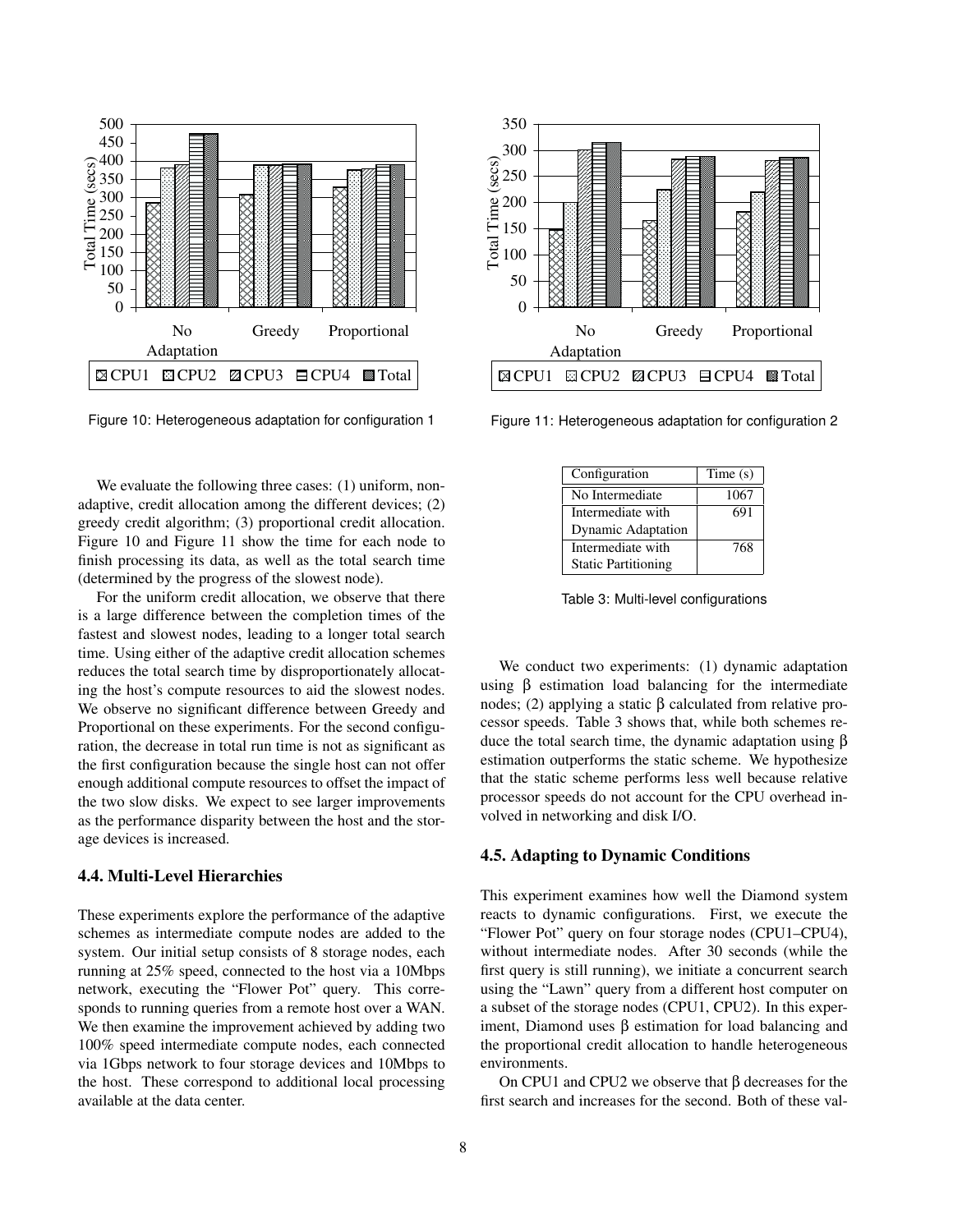

Figure 12: Dynamic adaptation

ues reach a stable point around 37%. This indicates that a significant fraction of the processing moves downstream to the host processor in response to the increased load. We see that the β values for CPU3 and CPU4 increase when the second search starts, in response to the greater allocation of host resources to CPU1 and CPU2 (which have been slowed by concurrent searches). This is the desired behavior as the host provides greater share of resources to the loaded nodes that have now become the bottleneck for the first query.

These results demonstrate that our adaptive algorithms for load balancing are effective at handling run-time changes in resource availability.

The above evaluation results show that, on average, the best performance results are obtained using the Hybrid clustering algorithm for selecting the filter to execute on each node, combined with the  $β$  estimation method for load balancing among processing nodes, and the proportional algorithm for distributing processing over multiple input queues.

# **5. Conclusion**

This paper motivates the need for dynamic partitioning of computation among the components of a distributed search system. We present algorithms that efficiently distribute computation by considering the relative capabilities and

number of compute nodes, the available interconnect bandwidth, the size and placement of the data on the storage nodes, and the characteristics of the current query. These techniques have been implemented for a content-based image retrieval application in Diamond, a distributed architecture that supports large-scale interactive brute-force search of complex data. Our experiments demonstrate that dynamic adaptation significantly improves efficiency by ensuring that compute nodes within the distributed system are maximally utilized. We believe that the techniques for load balancing described in this paper are broadly applicable to other forms of distributed computation (*e.g.*, parallel visualization). Finally, within our present application domain, we would like to investigate how our adaptation techniques interact with other performance optimizations such as computation caching.

## **Acknowledgments**

The authors would like to thank M. Satyanarayanan for valuable discussions, and R. Wickremesinghe and D. Hoiem for their work on the SnapFind image retrieval application.